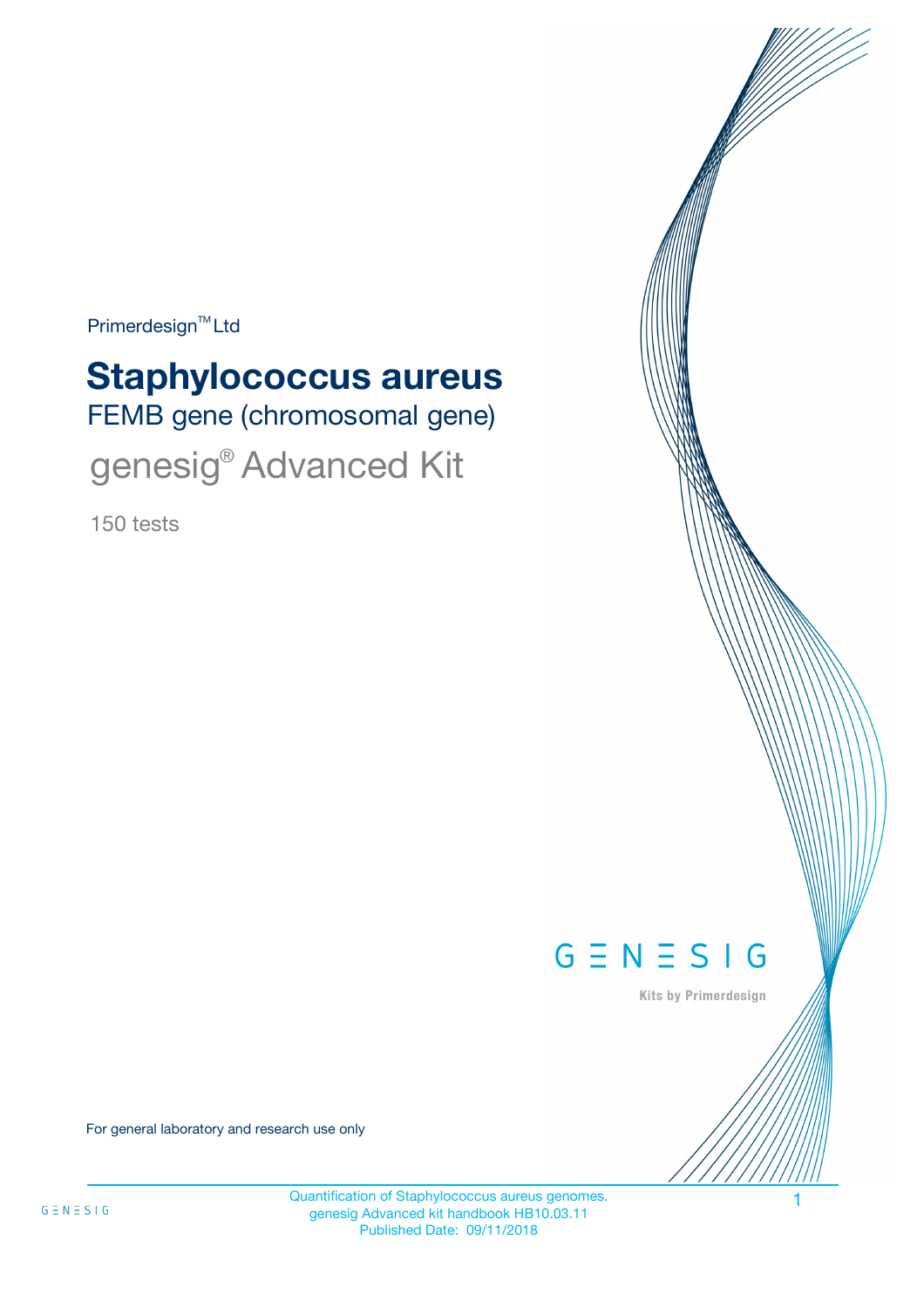### Introduction to Staphylococcus aureus

Staphylococcus aureus is a spherical, Gram-positive bacterium of the Staphylococcaceae family. The genome of this species is around 2.8Mb in length. Virulence factors for S. aureus are encoded by phages, pathogenicity islands, staphylococcus cassette chromosome and plasmids, which contain genes for antibiotic resistance such as those found in Methicillin-Resistant Staphylococcus aureus (MRSA).

S. aureus can be found on the skin and mucosal membranes of healthy individuals, but any abrasion to these barriers allows the bacterium to enter the wound, colonise and cause infection. As this bacterium lives on the skin, it can be transmitted easily between individuals and is commonly seen in hospital acquired infections.

S. aureus can cause a variety of different infections ranging from mild skin infections such as impetigo to invasive diseases and toxic mediated diseases. The production of extotoxins known as Pyrogenic toxin superantigens in some strains of S. aureus can cause toxic shock syndrome.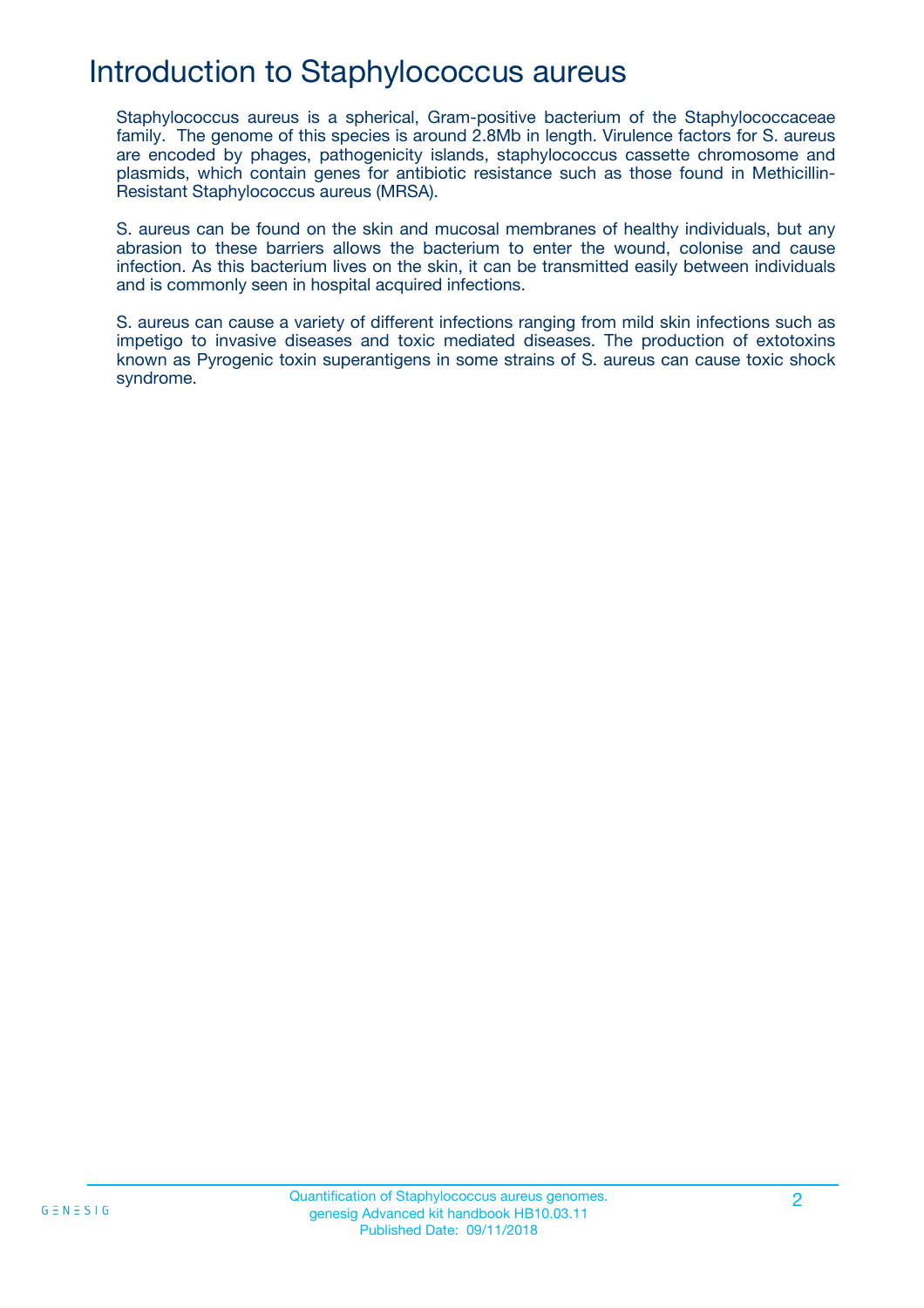# **Specificity**

The Primerdesign genesig Kit for Staphylococcus aureus (S.aureus) genomes is designed for the in vitro quantification of S.aureus genomes. The kit is designed to have a broad detection profile. Specifically, the primers represent 100% homology with over 95% of the NCBI database reference sequences available at the time of design.

The dynamics of genetic variation means that new sequence information may become available after the initial design. Primerdesign periodically reviews the detection profiles of our kits and when required releases new versions.

FEMB is a chromosomal gene specific to S. aureus. The primers and probe have 100% homology with over 95% of reference sequences in the NCBI database including those listed below.

FEMB sequence specificity CP000703.1, BA000017.4, CP000046.1, CP000253.1, CP000255.1, X17688.1, X571857.1, BA000033.2, BA000018.3, BX571856.1

If you require further information, or have a specific question about the detection profile of this kit then please send an e.mail to enquiry@primerdesign.co.uk and our bioinformatics team will answer your question.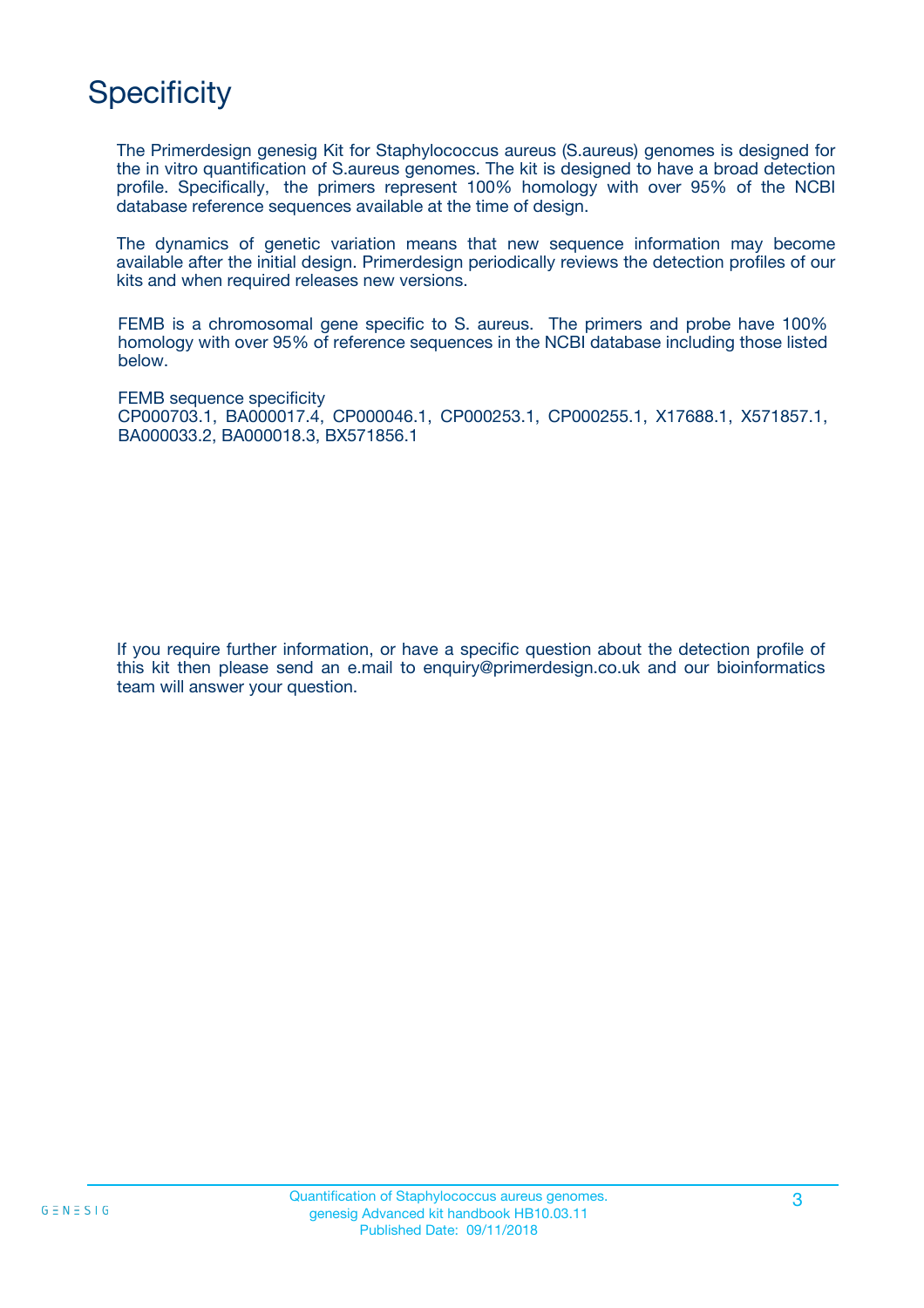### Kit contents

- **S.aureus specific primer/probe mix (150 reactions BROWN)** FAM labelled
- **S.aureus positive control template (for Standard curve RED)**
- **Internal extraction control primer/probe mix (150 reactions BROWN)** VIC labelled as standard
- **Internal extraction control DNA (150 reactions BLUE)**
- **Endogenous control primer/probe mix (150 reactions BROWN)** FAM labelled
- **RNase/DNase free water (WHITE)** for resuspension of primer/probe mixes
- **Template preparation buffer (YELLOW)** for resuspension of internal control template, positive control template and standard curve preparation

### Reagents and equipment to be supplied by the user

#### **Real-time PCR Instrument**

#### **Extraction kit**

This kit is recommended for use with genesig Easy DNA/RNA extraction kit. However, it is designed to work well with all processes that yield high quality RNA and DNA with minimal PCR inhibitors.

#### **oasig**TM **lyophilised or Precision**®**PLUS 2X qPCR Master Mix**

This kit is intended for use with oasig or PrecisionPLUS2X qPCR Master Mix.

**Pipettors and Tips**

**Vortex and centrifuge**

#### **Thin walled 1.5 ml PCR reaction tubes**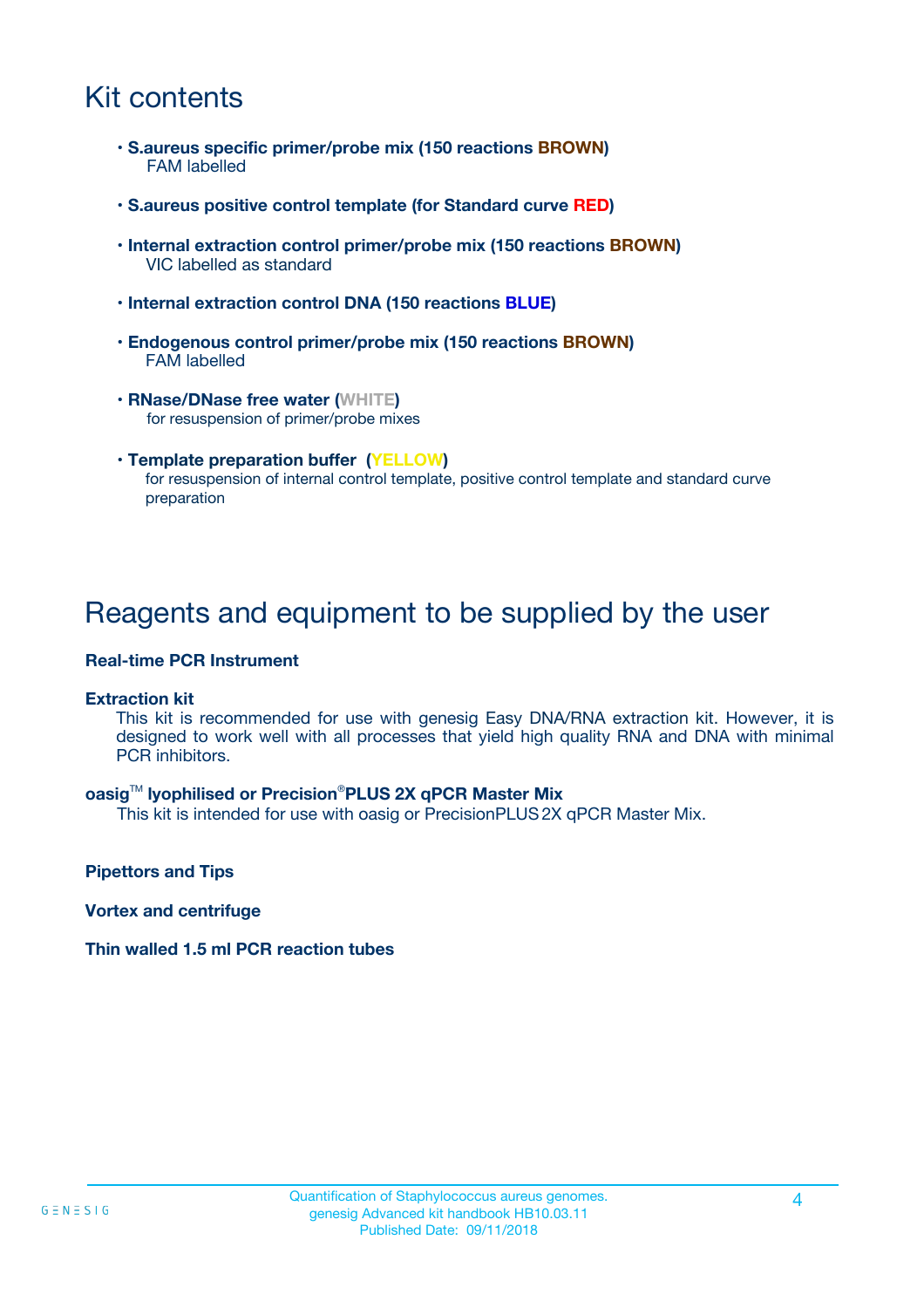### Kit storage and stability

This kit is stable at room temperature but should be stored at -20ºC on arrival. Once the lyophilised components have been resuspended they should not be exposed to temperatures above -20°C for longer than 30 minutes at a time and unnecessary repeated freeze/thawing should be avoided. The kit is stable for six months from the date of resuspension under these circumstances.

If a standard curve dilution series is prepared this can be stored frozen for an extended period. If you see any degradation in this serial dilution a fresh standard curve can be prepared from the positive control.

Primerdesign does not recommend using the kit after the expiry date stated on the pack.

### Suitable sample material

All kinds of sample material suited for PCR amplification can be used. Please ensure the samples are suitable in terms of purity, concentration, and DNA integrity (An internal PCR control is supplied to test for non specific PCR inhibitors). Always run at least one negative control with the samples. To prepare a negative-control, replace the template DNA sample with RNase/DNase free water.

### Dynamic range of test

Under optimal PCR conditions genesig S.aureus detection kits have very high priming efficiencies of >95% and can detect less than 100 copies of target template.

### Notices and disclaimers

This product is developed, designed and sold for research purposes only. It is not intended for human diagnostic or drug purposes or to be administered to humans unless clearly expressed for that purpose by the Food and Drug Administration in the USA or the appropriate regulatory authorities in the country of use. During the warranty period Primerdesign genesig detection kits allow precise and reproducible data recovery combined with excellent sensitivity. For data obtained by violation to the general GLP guidelines and the manufacturer's recommendations the right to claim under guarantee is expired. PCR is a proprietary technology covered by several US and foreign patents. These patents are owned by Roche Molecular Systems Inc. and have been sub-licensed by PE Corporation in certain fields. Depending on your specific application you may need a license from Roche or PE to practice PCR. Additional information on purchasing licenses to practice the PCR process may be obtained by contacting the Director of Licensing at Roche Molecular Systems, 1145 Atlantic Avenue, Alameda, CA 94501 or Applied Biosystems business group of the Applera Corporation, 850 Lincoln Centre Drive, Foster City, CA 94404. In addition, the 5' nuclease assay and other homogeneous amplification methods used in connection with the PCR process may be covered by U.S. Patents 5,210,015 and 5,487,972, owned by Roche Molecular Systems, Inc, and by U.S. Patent 5,538,848, owned by The Perkin-Elmer Corporation.

## Trademarks

Primerdesign™ is a trademark of Primerdesign Ltd.

genesig $^\circledR$  is a registered trademark of Primerdesign Ltd.

The PCR process is covered by US Patents 4,683,195, and 4,683,202 and foreign equivalents owned by Hoffmann-La Roche AG. BI, ABI PRISM® GeneAmp® and MicroAmp® are registered trademarks of the Applera Genomics (Applied Biosystems Corporation). BIOMEK® is a registered trademark of Beckman Instruments, Inc.; iCycler™ is a registered trademark of Bio-Rad Laboratories, Rotor-Gene is a trademark of Corbett Research. LightCycler™ is a registered trademark of the Idaho Technology Inc. GeneAmp®, TaqMan® and AmpliTaqGold® are registered trademarks of Roche Molecular Systems, Inc., The purchase of the Primerdesign™ reagents cannot be construed as an authorization or implicit license to practice PCR under any patents held by Hoffmann-LaRoche Inc.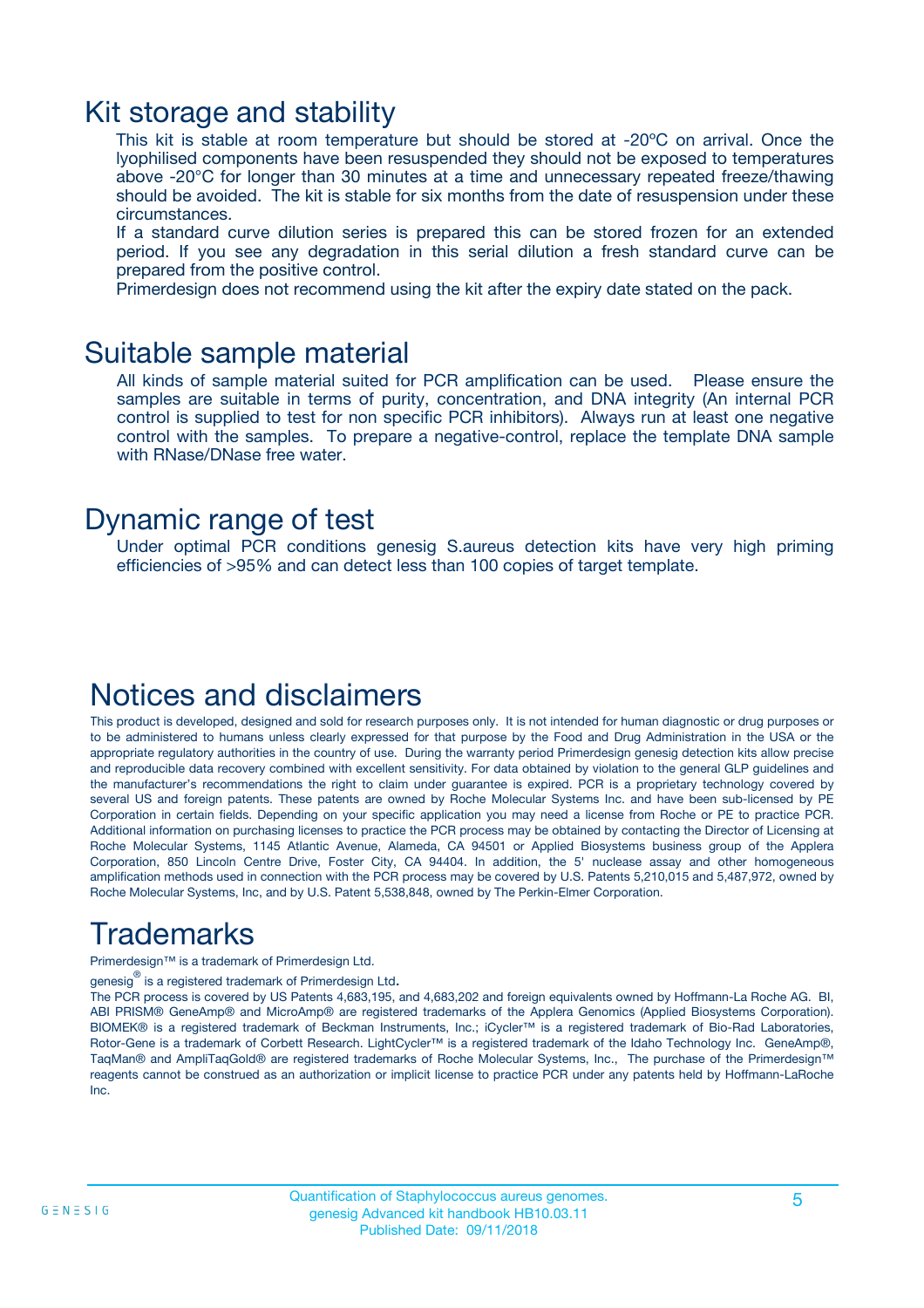### Principles of the test

#### **Real-time PCR**

A S.aureus specific primer and probe mix is provided and this can be detected through the FAM channel.

The primer and probe mix provided exploits the so-called TaqMan® principle. During PCR amplification, forward and reverse primers hybridize to the S.aureus DNA. A fluorogenic probe is included in the same reaction mixture which consists of a DNA probe labeled with a 5`-dye and a 3`-quencher. During PCR amplification, the probe is cleaved and the reporter dye and quencher are separated. The resulting increase in fluorescence can be detected on a range of qPCR platforms.

#### **Positive control**

For copy number determination and as a positive control for the PCR set up, the kit contains a positive control template. This can be used to generate a standard curve of S.aureus copy number / Cq value. Alternatively the positive control can be used at a single dilution where full quantitative analysis of the samples is not required. Each time the kit is used, at least one positive control reaction must be included in the run. A positive result indicates that the primers and probes for detecting the target S.aureus gene worked properly in that particular experimental scenario. If a negative result is obtained the test results are invalid and must be repeated. Care should be taken to ensure that the positive control does not contaminate any other kit component which would lead to false-positive results. This can be achieved by handling this component in a Post PCR environment. Care should also be taken to avoid cross-contamination of other samples when adding the positive control to the run. This can be avoided by sealing all other samples and negative controls before pipetting the positive control into the positive control well.

#### **Negative control**

To validate any positive findings a negative control reaction should be included every time the kit is used. For this reaction the RNase/DNase free water should be used instead of template. A negative result indicates that the reagents have not become contaminated while setting up the run.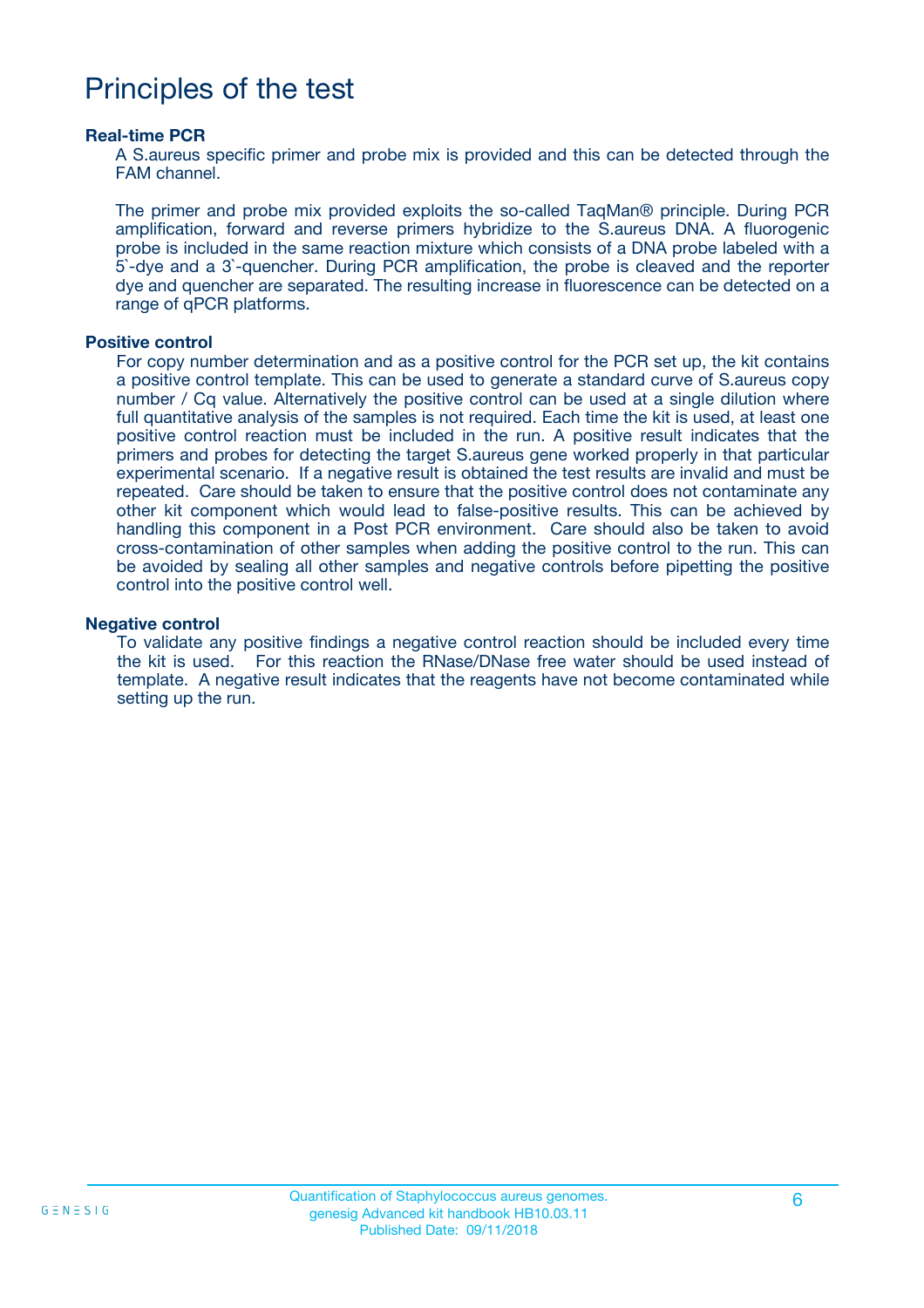#### **Internal DNA extraction control**

When performing DNA extraction, it is often advantageous to have an exogenous source of DNA template that is spiked into the lysis buffer. This control DNA is then co-purified with the sample DNA and can be detected as a positive control for the extraction process. Successful co-purification and qPCR for the control DNA also indicates that PCR inhibitors are not present at a high concentration.

A separate primer and probe mix are supplied with this kit to detect the exogenous DNA using qPCR. The primers are present at PCR limiting concentrations which allows multiplexing with the target sequence primers. Amplification of the control DNA does not interfere with detection of the S.aureus target DNA even when present at low copy number. The Internal control is detected through the VIC channel and gives a Cq value of 28+/-3.

#### **Endogenous control**

To confirm extraction of a valid biological template, a primer and probe mix is included to detect an endogenous gene. Detection of the endogenous control is through the FAM channel and it is NOT therefore possible to perform a multiplex with the S.aureus primers. A poor endogenous control signal may indicate that the sample did not contain sufficient biological material.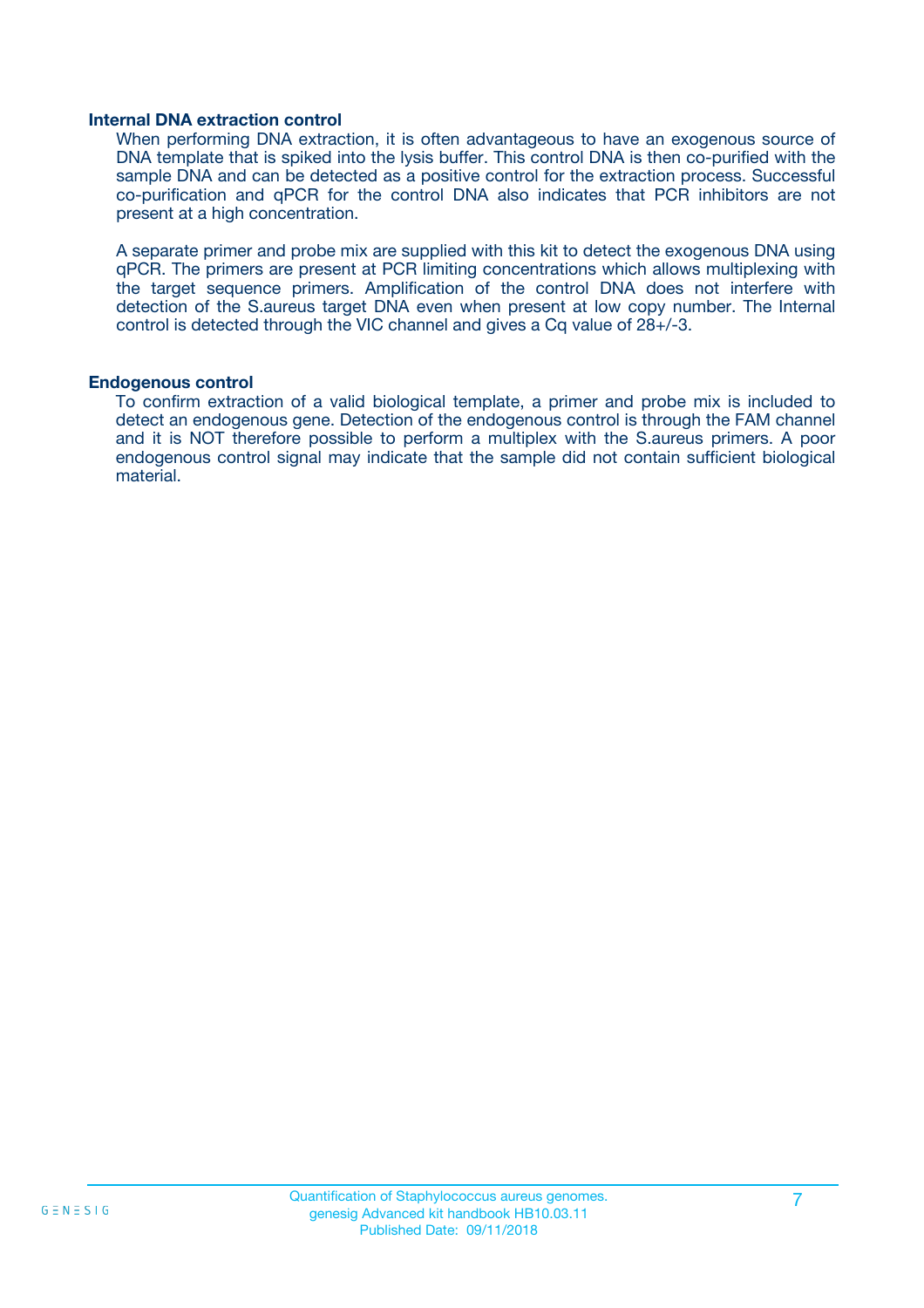### Resuspension protocol

To minimize the risk of contamination with foreign DNA, we recommend that all pipetting be performed in a PCR clean environment. Ideally this would be a designated PCR lab or PCR cabinet. Filter tips are recommended for all pipetting steps.

- **1. Pulse-spin each tube in a centrifuge before opening.** This will ensure lyophilised primer and probe mix is in the base of the tube and is not spilt upon opening the tube.
- **2. Resuspend the primer/probe mixes in the RNase/DNase free water supplied, according to the table below:**

To ensure complete resuspension, vortex each tube thoroughly.

| Component - resuspend in water                       |          |  |
|------------------------------------------------------|----------|--|
| <b>Pre-PCR pack</b>                                  |          |  |
| S.aureus primer/probe mix (BROWN)                    | $165$ µ  |  |
| Internal extraction control primer/probe mix (BROWN) | $165$ µl |  |
| Endogenous control primer/probe mix (BROWN)          | 165 µl   |  |

**3. Resuspend the internal control template and positive control template in the template preparation buffer supplied, according to the table below:** To ensure complete resuspension, vortex each tube thoroughly.

| Component - resuspend in template preparation buffer |  |  |  |
|------------------------------------------------------|--|--|--|
| <b>Pre-PCR heat-sealed foil</b>                      |  |  |  |
| Internal extraction control DNA (BLUE)               |  |  |  |
| <b>Post-PCR heat-sealed foil</b>                     |  |  |  |
| S.aureus Positive Control Template (RED) *           |  |  |  |

\* This component contains high copy number template and is a VERY significant contamination risk. It must be opened and handled in a separate laboratory environment, away from the other components.

### DNA extraction

The internal extraction control DNA can be added either to the DNA lysis/extraction buffer or to the DNA sample once it has been resuspended in lysis buffer.

**DO NOT add the internal extraction control DNA directly to the unprocessed biological sample as this will lead to degradation and a loss in signal.**

- **1. Add 4µl of the Internal extraction control DNA (BLUE) to each sample in DNA lysis/extraction buffer per sample.**
- **2. Complete DNA extraction according to the manufacturers protocols.**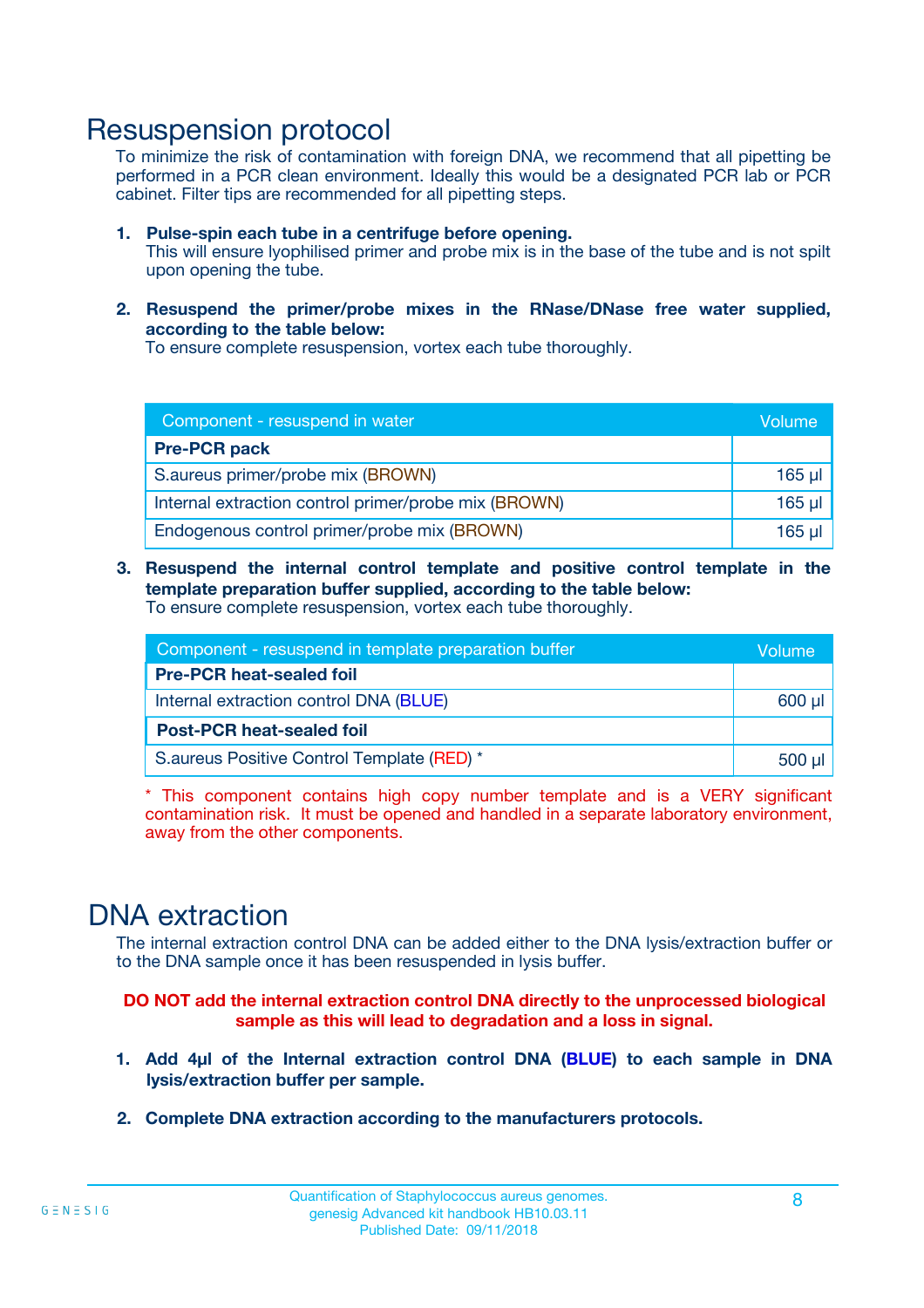# qPCR detection protocol

**1. For each DNA sample prepare a reaction mix according to the table below:** Include sufficient reactions for positive and negative controls.

| Component                                            | Volume   |
|------------------------------------------------------|----------|
| oasig or PrecisionPLUS 2X qPCR Master Mix            | 10 $\mu$ |
| S.aureus primer/probe mix (BROWN)                    | 1 µI l   |
| Internal extraction control primer/probe mix (BROWN) | 1 µl     |
| <b>RNase/DNase free water (WHITE)</b>                | $3 \mu$  |
| <b>Final Volume</b>                                  | 15 µl    |

**2. For each DNA sample prepare an endogenous control reaction according to the table below (Optional):**

**This control reaction will provide useful information regarding the quality of the biological sample.**

| Component                                   | Volume          |
|---------------------------------------------|-----------------|
| oasig or PrecisionPLUS 2X qPCR Master Mix   | 10 <sub>µ</sub> |
| Endogenous control primer/probe mix (BROWN) | 1 µI            |
| <b>RNase/DNase free water (WHITE)</b>       | $4 \mu$         |
| <b>Final Volume</b>                         | 15 µl           |

- **3. Pipette 15µl of each mix into individual wells according to your qPCR experimental plate set up.**
- **4. Prepare sample DNA templates for each of your samples.**
- **5. Pipette 5µl of DNA template into each well, according to your experimental plate set up.**

For negative control wells use 5µl of RNase/DNase free water. The final volume in each well is 20ul.

**6. If a standard curve is included for quantitative analysis, prepare a reaction mix according to the table below:**

| Component                                 | Volume   |
|-------------------------------------------|----------|
| oasig or PrecisionPLUS 2X qPCR Master Mix | $10 \mu$ |
| S.aureus primer/probe mix (BROWN)         |          |
| <b>RNase/DNase free water (WHITE)</b>     | $4 \mu$  |
| <b>Final Volume</b>                       | $15$ µ   |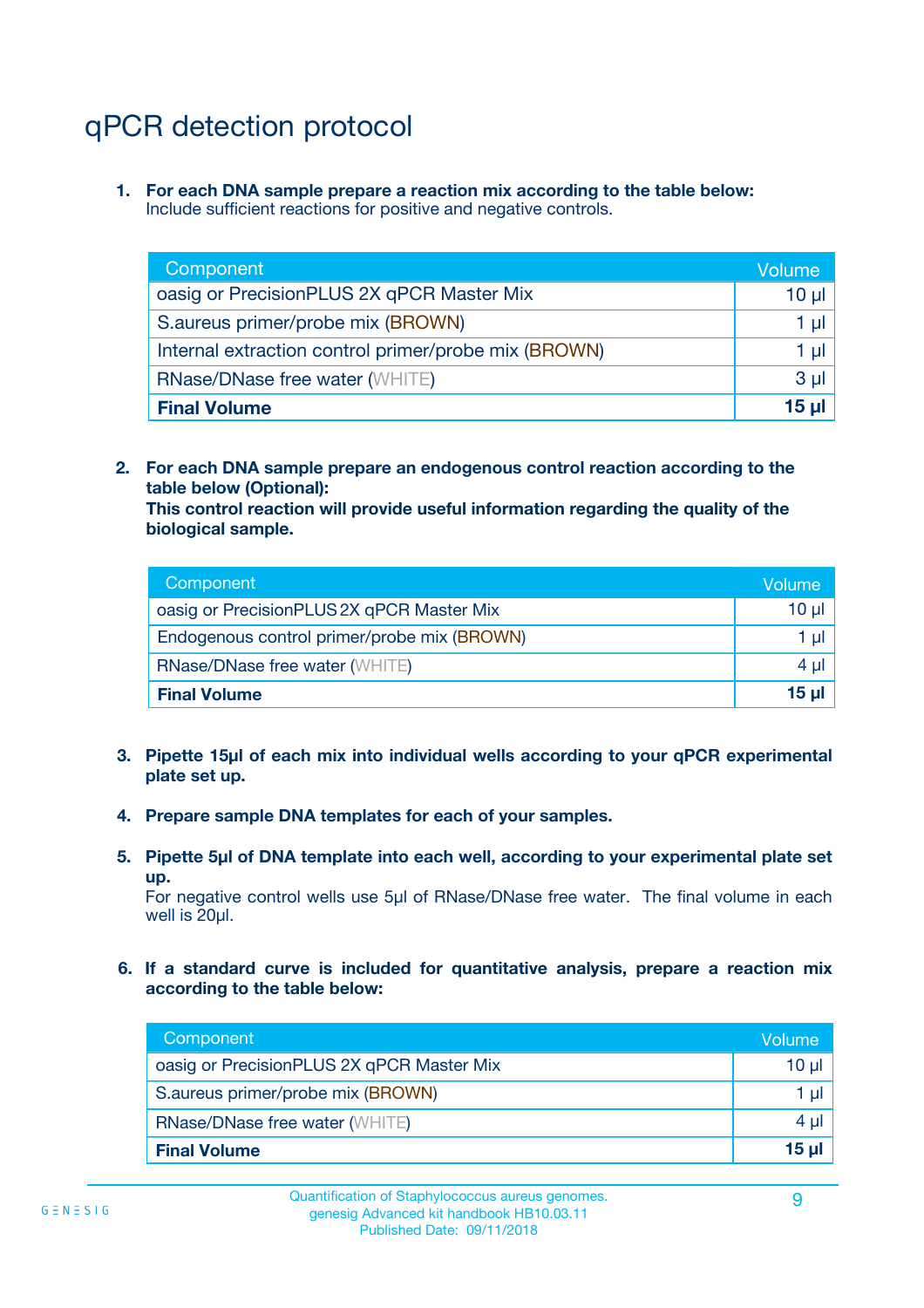#### **7. Preparation of standard curve dilution series.**

- 1) Pipette 90µl of template preparation buffer into 5 tubes and label 2-6
- 2) Pipette 10µl of Positive Control Template (RED) into tube 2
- 3) Vortex thoroughly
- 4) Change pipette tip and pipette 10µl from tube 2 into tube 3
- 5) Vortex thoroughly

Repeat steps 4 and 5 to complete the dilution series

| <b>Standard Curve</b>         | <b>Copy Number</b>     |
|-------------------------------|------------------------|
| Tube 1 Positive control (RED) | $2 \times 10^5$ per µl |
| Tube 2                        | $2 \times 10^4$ per µl |
| Tube 3                        | $2 \times 10^3$ per µl |
| Tube 4                        | $2 \times 10^2$ per µl |
| Tube 5                        | 20 per µl              |
| Tube 6                        | 2 per µl               |

**8. Pipette 5µl of standard template into each well for the standard curve according to your experimental plate set up.**

#### The final volume in each well is 20µl.

## qPCR amplification protocol

Amplification conditions using oasig or PrecisionPLUS 2X qPCR Master Mix.

|             | <b>Step</b>       | <b>Time</b>     | Temp    |
|-------------|-------------------|-----------------|---------|
|             | Enzyme activation | 2 min           | 95 °C   |
| Cycling x50 | Denaturation      | 10 <sub>s</sub> | 95 $°C$ |
|             | DATA COLLECTION * | 60 s            | 60 °C   |

\* Fluorogenic data should be collected during this step through the FAM and VIC channels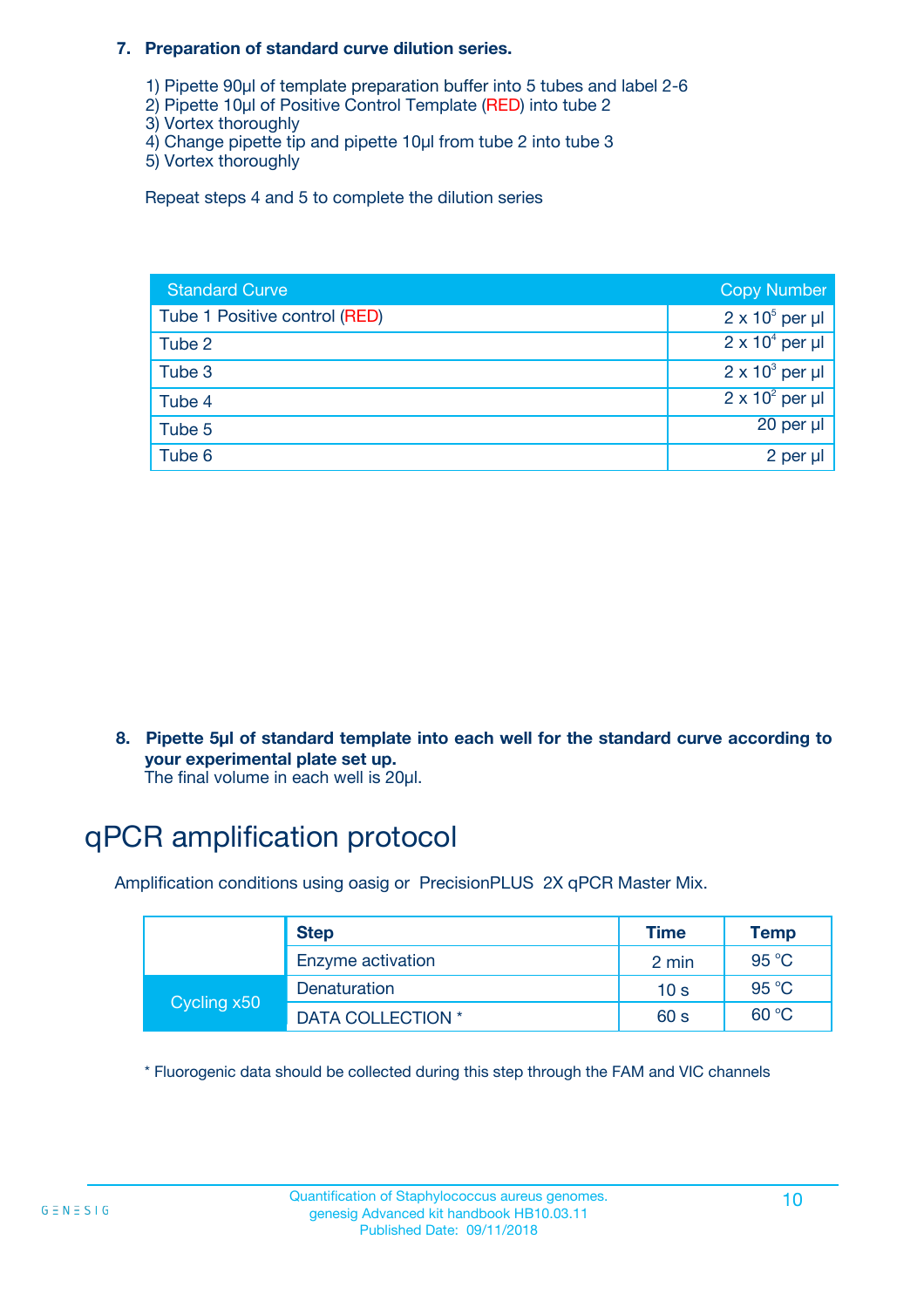# Interpretation of results

| <b>Target</b><br>(FAM) | <b>Internal</b><br>control<br>(NIC) | <b>Positive</b><br>control | <b>Negative</b><br>control | Interpretation                                                                                                  |
|------------------------|-------------------------------------|----------------------------|----------------------------|-----------------------------------------------------------------------------------------------------------------|
| $\leq 30$              | $+ 1 -$                             | ÷                          |                            | <b>POSITIVE QUANTITATIVE RESULT</b><br>calculate copy number                                                    |
| > 30                   | ٠                                   | ÷                          |                            | <b>POSITIVE QUANTITATIVE RESULT</b><br>calculate copy number                                                    |
| > 30                   |                                     | ÷                          |                            | <b>POSITIVE QUALITATIVE RESULT</b><br>do not report copy number as this<br>may be due to poor sample extraction |
|                        | ÷                                   | ÷                          |                            | <b>NEGATIVE RESULT</b>                                                                                          |
| $+ 1 -$                | $+ 1 -$                             | ÷                          | $\leq$ 35                  | <b>EXPERIMENT FAILED</b><br>due to test contamination                                                           |
| $+$ / -                | $+ 1 -$                             | ÷                          | > 35                       | $\star$                                                                                                         |
|                        |                                     | ÷                          |                            | <b>SAMPLE PREPARATION FAILED</b>                                                                                |
|                        |                                     |                            | $+$ /                      | <b>EXPERIMENT FAILED</b>                                                                                        |

Positive control template (**RED**) is expected to amplify between Cq 16 and 23. Failure to satisfy this quality control criterion is a strong indication that the experiment has been compromised.

\*Where the test sample is positive and the negative control is positive with a  $Ca > 35$ , the sample must be reinterpreted based on the relative signal strength of the two results:



If the sample amplifies  $> 5$  Cq earlier than the negative control then the sample should be reinterpreted (via the table above) with the negative control verified as negative.



If the sample amplifies  $< 5$  Cq earlier than the negative control then the positive sample result is invalidated and<br>the result should be determined  $the$  result should be inconclusive due to test contamination. The test for this sample should be repeated.